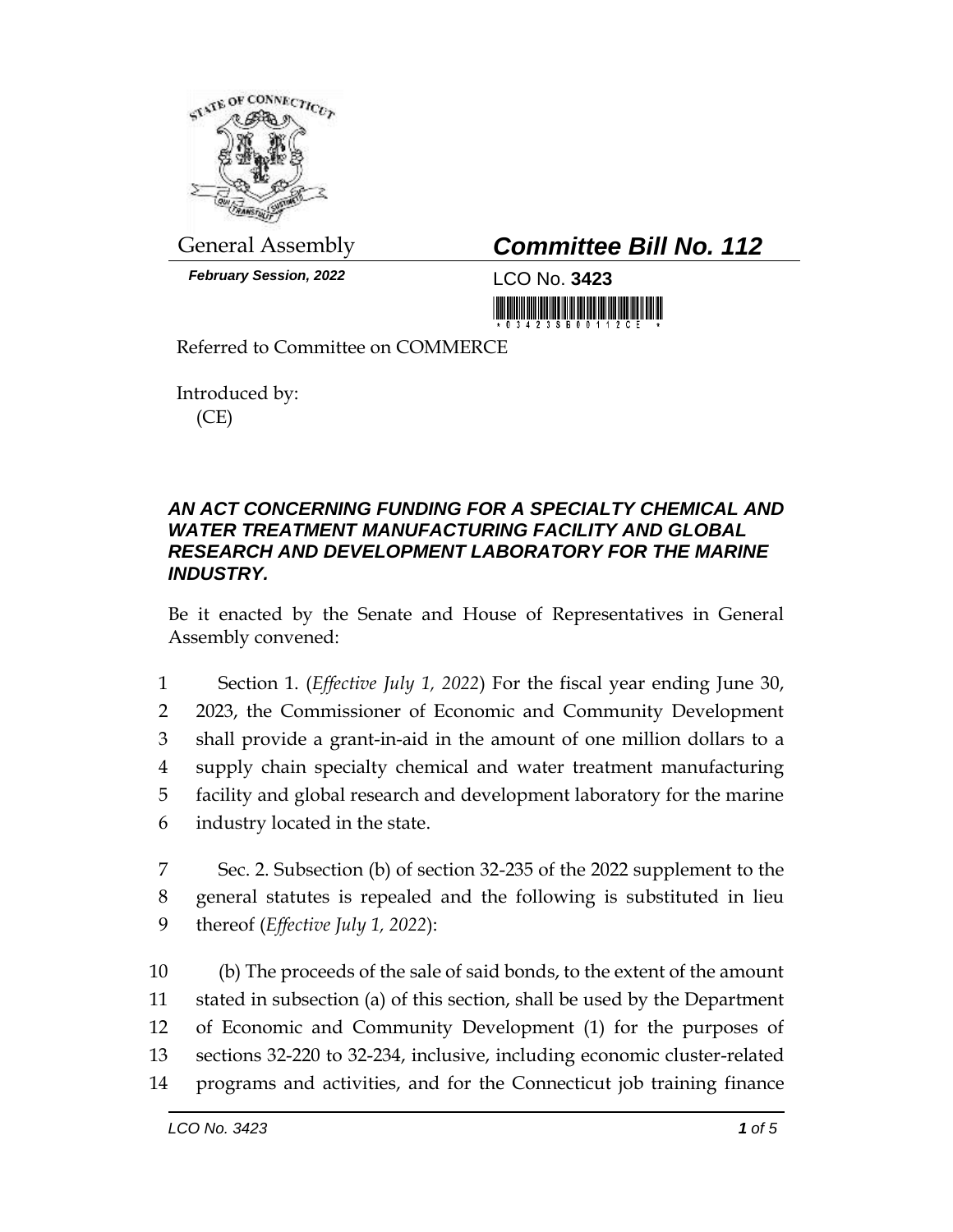demonstration program pursuant to sections 32-23uu and 32-23vv, provided (A) three million dollars shall be used by said department solely for the purposes of section 32-23uu, (B) not less than one million dollars shall be used for an educational technology grant to the deployment center program and the nonprofit business consortium deployment center approved pursuant to section 32-41*l*, (C) not less than two million dollars shall be used by said department for the establishment of a pilot program to make grants to businesses in designated areas of the state for construction, renovation or improvement of small manufacturing facilities, provided such grants are matched by the business, a municipality or another financing entity. The Commissioner of Economic and Community Development shall designate areas of the state where manufacturing is a substantial part of the local economy and shall make grants under such pilot program which are likely to produce a significant economic development benefit for the designated area, (D) five million dollars may be used by said department for the manufacturing competitiveness grants program, (E) one million dollars shall be used by said department for the purpose of a grant to the Connecticut Center for Advanced Technology, for the purposes of subdivision (5) of subsection (a) of section 32-7f, (F) fifty million dollars shall be used by said department for the purpose of grants to the United States Department of the Navy, the United States Department of Defense or eligible applicants for projects related to the enhancement of infrastructure for long-term, on-going naval operations at the United States Naval Submarine Base-New London, located in Groton, which will increase the military value of said base. Such projects shall not be subject to the provisions of sections 4a-60 and 4a-60a, (G) two million dollars shall be used by said department for the purpose of a grant to the Connecticut Center for Advanced Technology, Inc., for manufacturing initiatives, including aerospace and defense, and (H) four million dollars shall be used by said department for the purpose of a grant to companies adversely impacted by the construction at the Quinnipiac Bridge, where such grant may be used to offset the increase in costs of commercial overland transportation of goods or materials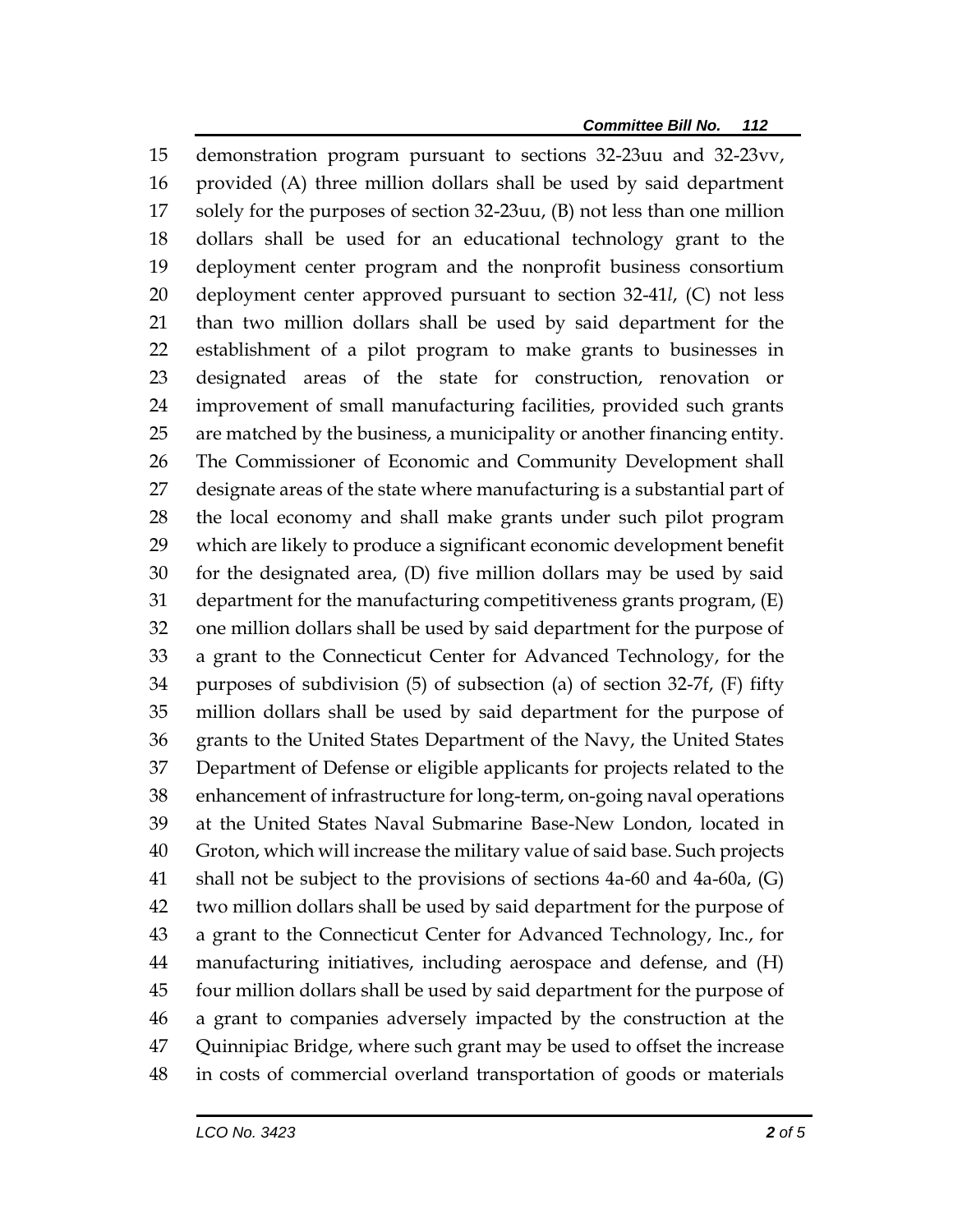brought to the port of New Haven by ship or vessel, (2) for the purposes of the small business assistance program established pursuant to section 32-9yy, provided fifteen million dollars shall be deposited in the small business assistance account established pursuant to said section 32-9yy, (3) to deposit twenty million dollars in the small business express assistance account established pursuant to section 32-7h, (4) to deposit four million nine hundred thousand dollars per year in each of the fiscal years ending June 30, 2017, to June 30, 2019, inclusive, and June 30, 2021, and nine million nine hundred thousand dollars in the fiscal year ending June 30, 2020, in the CTNext Fund established pursuant to section 32- 39i, which shall be used by CTNext to provide grants-in-aid to designated innovation places, as defined in section 32-39j, planning grants-in-aid pursuant to section 32-39*l*, and grants-in-aid for projects that network innovation places pursuant to subsection (b) of section 32- 39m, provided not more than three million dollars be used for grants- in-aid for such projects, and further provided any portion of any such deposit that remains unexpended in a fiscal year subsequent to the date of such deposit may be used by CTNext for any purpose described in subsection (e) of section 32-39i, (5) to deposit two million dollars per year in each of the fiscal years ending June 30, 2019, to June 30, 2021, inclusive, in the CTNext Fund established pursuant to section 32-39i, which shall be used by CTNext for the purpose of providing higher education entrepreneurship grants-in-aid pursuant to section 32-39g, provided any portion of any such deposit that remains unexpended in a fiscal year subsequent to the date of such deposit may be used by CTNext for any purpose described in subsection (e) of section 32-39i, (6) for the purpose of funding the costs of the Technology Talent Advisory Committee established pursuant to section 32-7p, provided two million dollars per year in each of the fiscal years ending June 30, 2017, to June 30, 2021, inclusive, shall be used for such purpose, (7) to provide (A) a grant-in-aid to the Connecticut Supplier Connection in an amount equal to two hundred fifty thousand dollars in each of the fiscal years ending June 30, 2017, to June 30, 2021, inclusive, and (B) a grant-in-aid to the Connecticut Procurement Technical Assistance Program in an amount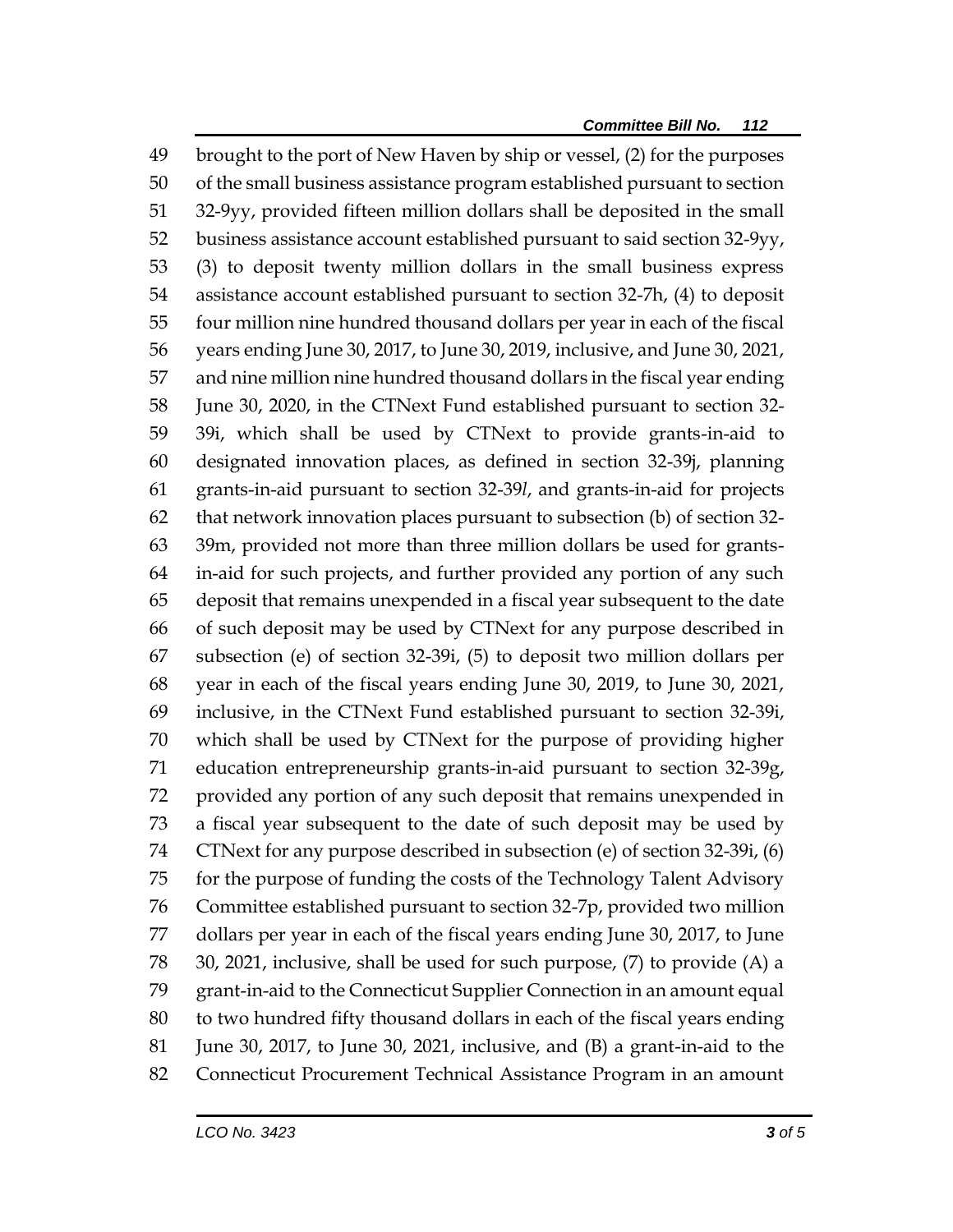equal to three hundred thousand dollars in each of the fiscal years ending June 30, 2017, to June 30, 2021, inclusive, (8) to deposit four hundred fifty thousand dollars per year, in each of the fiscal years ending June 30, 2017, to June 30, 2021, inclusive, in the CTNext Fund established pursuant to section 32-39i, which shall be used by CTNext to provide growth grants-in-aid pursuant to section 32-39g, provided any portion of any such deposit that remains unexpended in a fiscal year subsequent to the date of such deposit may be used by CTNext for any purpose described in subsection (e) of section 32-39i, (9) to transfer fifty million dollars to the Labor Department which shall be used by said department for the purpose of funding workforce pipeline programs selected pursuant to section 31-11rr, provided, notwithstanding the provisions of section 31-11rr, (A) not less than five million dollars shall be provided to the workforce development board in Bridgeport serving the southwest region, for purposes of such program, and the board shall distribute such money in proportion to population and need, and (B) not less than five million dollars shall be provided to the workforce development board in Hartford serving the north central region, for purposes of such program, (10) to transfer twenty million dollars to Connecticut Innovations, Incorporated, provided ten million dollars shall be used by Connecticut Innovations, Incorporated for the purpose of the proof of concept fund established pursuant to subsection (b) of section 32-39x and ten million dollars shall be used by Connecticut Innovations, Incorporated for the purpose of the venture capital fund program established pursuant to section 32-41oo, and (11) to provide a grant-in-aid to a supply chain specialty chemical and water treatment 109 manufacturing facility and global research and development laboratory 110 for the marine industry located in the state, in an amount equal to one million dollars in the fiscal year ending June 30, 2023, pursuant to 112 section 1 of this act. Not later than thirty days prior to any use of unexpended funds under subdivision (4), (5) or (8) of this subsection, the CTNext board of directors shall provide notice of and the reason for such use to the joint standing committees of the General Assembly having cognizance of matters relating to commerce and finance, revenue